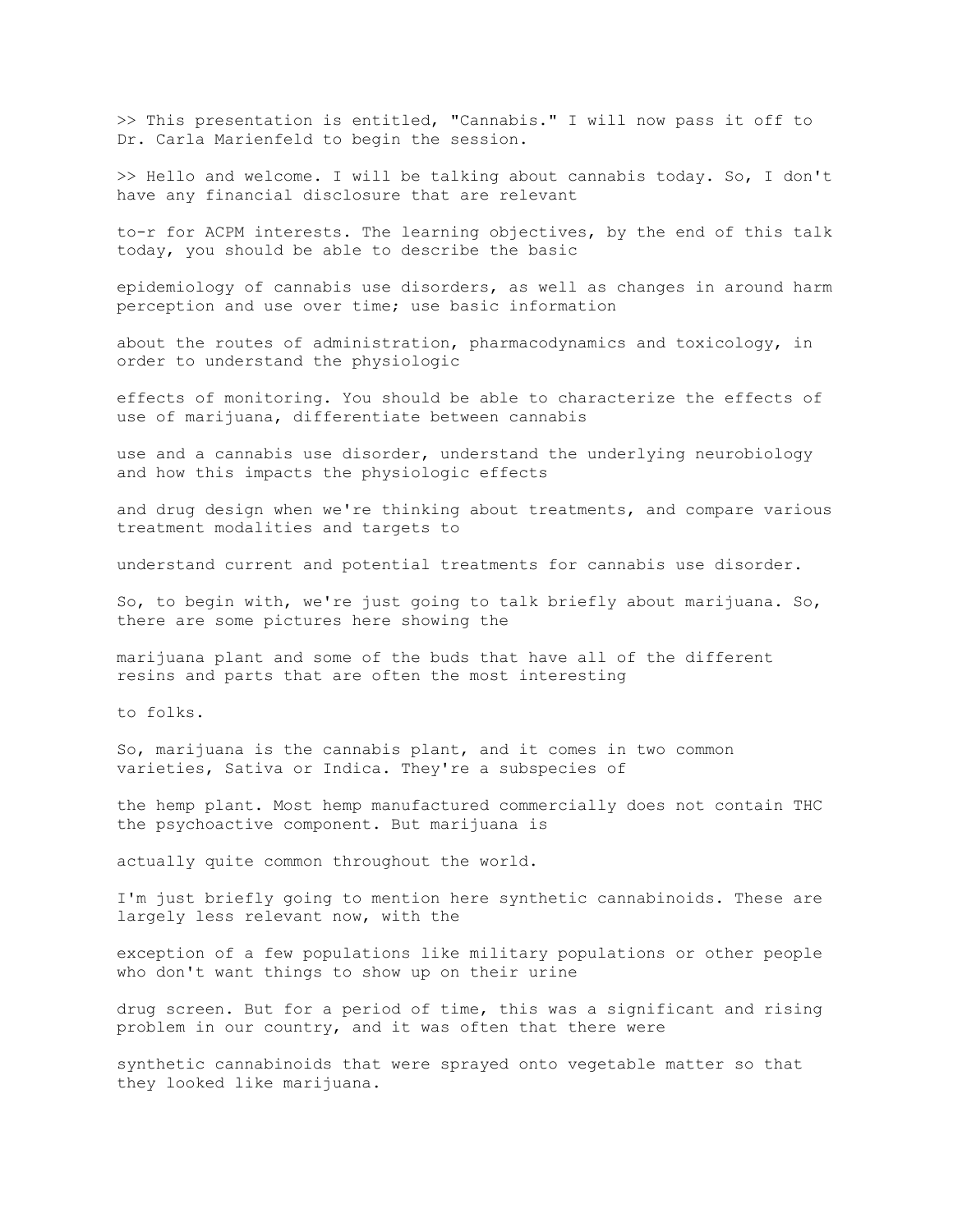They were labeled "not for human consumption," and they were sold in various headshops and places like that as a, quote, legal

high. And they really kind of got out of control up to the point that they were manufacturing all these

different compounds and, you know, you ban one compound, and they would create another one that was structurally different

but still acted on the cannabis receptors. And so they finally had the Synthetic Drug Act and Synthetic Drug Abuse Prevention

Act that basically said we ban all of them, so they said they're salts of isomers, they're salts of isomers, et

cetera, et cetera. And so those are largely less available. And when you look at things like the monitoring future study or other

studies like that, we see declining rates of use.

So now I'm going to talk a little bit about some of the epidemiology. And thinking about cannabis in the past, there were

certain ideas of cannabis. So changing ideas of cannabis have been quite rapid in the past two decades or so. You know, it was

once sort of this scary image that was created around somewhat racist ideas. Now it's something that's good for the economy.

It's good for your health. It's better than alcohol, you know, versus in the past, there was this sort of sensationalized

idea of marijuana, now it's super healthy. Now it's medicine, you know, versus in the past where, you know, we're

all at risk, et cetera, et cetera.

So, cannabis use disorders are quite common, upwards of 22 million users in the past month, and this is pretty much

increasing. Depending on the age or where you're looking, around 13, I've seen estimates like 9 to 17 percent or so of users who

use marijuana will meet the criteria for a cannabis use disorder. And this is just an interesting statistic, that

about 300,000 people, in the past year, have bought a prescription for help with their cannabis use disorder. So, there

is a population that recognizes that it's causing them problems and would like some drug treatment for it.

What's interesting is the increasing addiction risk that we see as people use marijuana more. So, of the people who use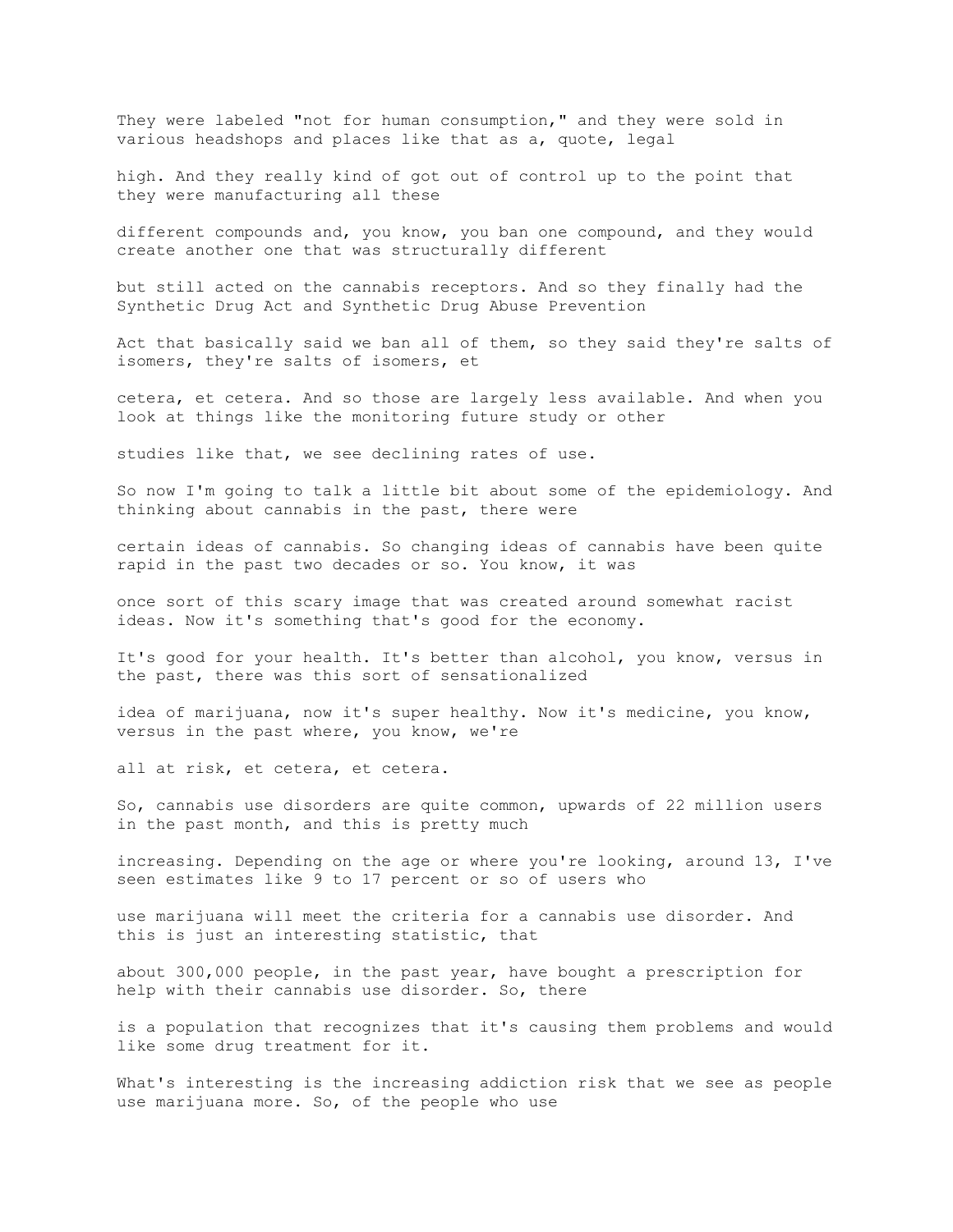marijuana, you know, the last one said 13 percent would develop a cannabis use disorder, from a study where about nine

percent of all people who use marijuana ever will become addicted or develop a cannabis use disorder. The risk increases

to 17 percent in people who start using in their teens, and upwards of 20 to 50 percent in people who are daily users. And

most daily users started using early on, so they sort of have a double impact on their addiction risk.

What's interesting, and I kept this slide even though it ends in 2013, because we do have newer slides that show some of

these difference things. But what's really interesting with this slide, I think, is how well it shows in the blue dots, or

whatever that color is, the past use of marijuana and how opposite that is to the red dots, which is the perceived

risk of marijuana. So, as youth increases, the perceived risk is less, and vice versa. When perceived risk was higher in the

'90s, we saw decreases in use. And so what we've been seeing lately is our society has much more tolerant in accepting ideas

of marijuana, and so we see infrequent use.

Upwards of 36 percent of teenagers think marijuana is harmless. 43 percent, probably this number is a little bit

higher now, favor legalization versus in the 1980s, when that number was only 15 percent, and in 1990s, where it was 30

percent. So, much more of our population has been favoring legal sayings, and there are certainly pros and cons to that.

And the harm perception is the lowest it's been in 40 years, which is what we're seeing with the increase in prevalence.

We also are seeing increasing rates of use across adolescence. So it's not just adults. And this is often a big area of

concern, because the adolescent brain is still developing. So, if you look at eighth grader, about 17 percent of eighth

graders have ever tried marijuana, and about half of all 12th graders have. If you look at past year use, you know, 12

percent of eighth graders have used in the past year, and 35 percent of 12th graders have, and then, et cetera, current use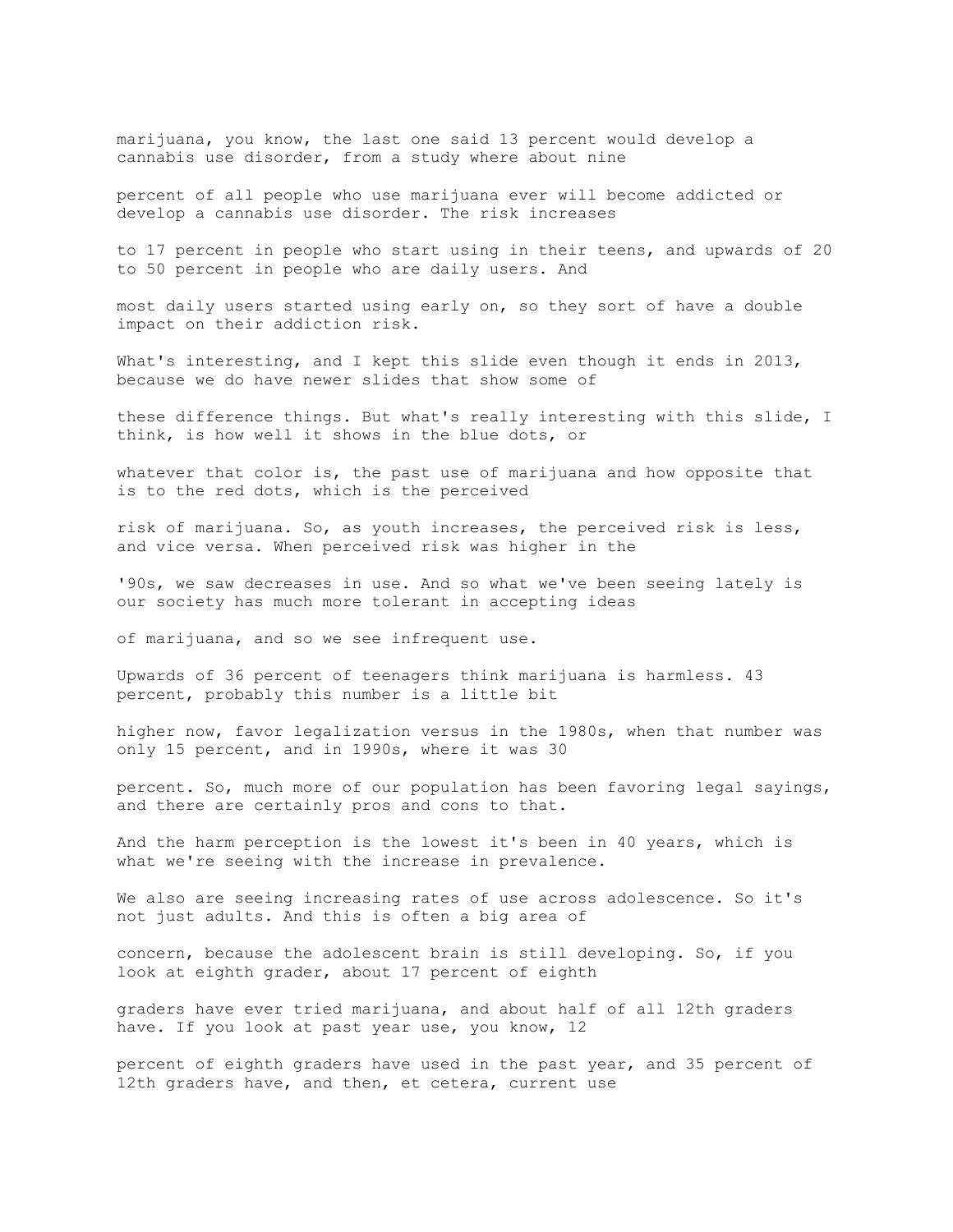in the past month is a little bit less. But it also is important to note that marijuana use has surpassed alcohol and

tobacco use in high school and [inaudible].

So, our first question, which of the following trends in youth from the Monitoring the Future study about marijuana use

accurately describes the changes in perception of harm? Which of these is true? Is it A, since the early 1990s, the percentage

with perceived risk of harm from marijuana has been higher than past year use? Is it B, since about 2009, there has been a

growing gap between decreased perception of harm and increased past year use of cannabis? The lowest past year cannabis use

was in the late 1970s, or the perceived risk of harm for cannabis fell throughout the 1980s? So, I'll give you just a

few moments to put your answer in the box on the platform, and then I'm just going to go through the answer choices.

So, since the early 1990s, the percentage with perceived risk of harm for marijuana has been higher than in the past year of

use. We did see a little peak in the early 1990s, where there was increased perception of harm and, actually, decreased use.

But then that started changing once we got into the 2000s.

Since about 2009, there's been a growing gap between decreased perception of harm and increased past year use of cannabis, and

this is exactly what we're seeing, the decreased perception of harm and increased past year use. So, this is the correct

answer, B. The lowest past year cannabis use was not in the late 1970s, and the perceived risk of harm for cannabis actually

increased in the 1980s.

So we'll go through some of the basics around marijuana. So why do people smoke it to begin with? It has some desirable

effects. Most people prescribe a mild high or euphoria and a sense of relaxation with short-term use. People feel

giggly and happy, and there is typically an increase sensitivity to external stimuli. People describe colors seem

brighter, smells for pungent or intense. There's often a distortion of time perception, which is kind of interesting or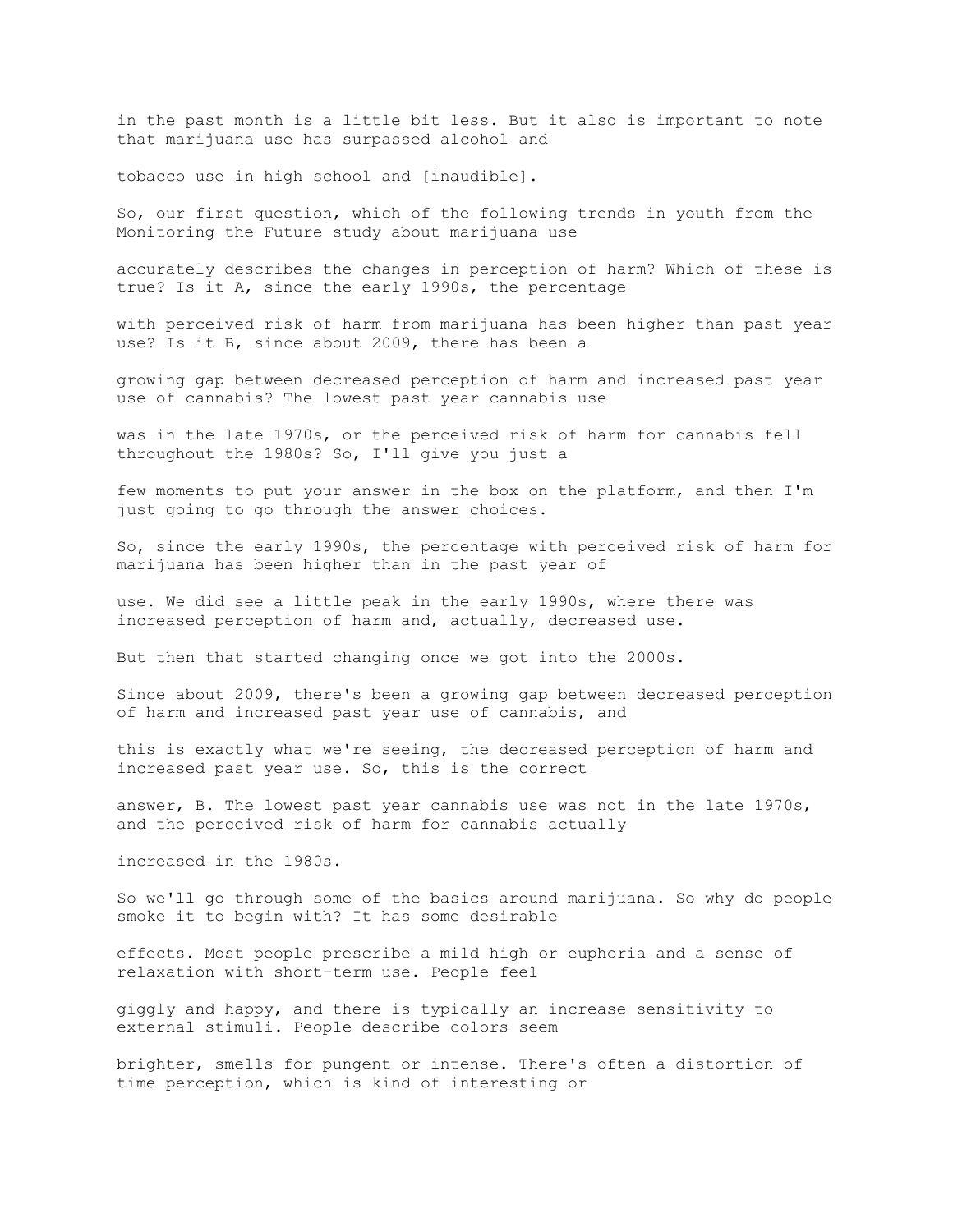pleasurable. But this was often the case with certain percentages of THS over time.

And I mentioned THS is a psychoactive component. It's the Tetrahydrocannabinol, and we see, over time, that the

marijuana that was sold or purchased had increasing rates of THC. This has dramatically increased with the legalization

of marijuana, where not only are flower or plant-based marijuana products with very high levels of THC, you know, in the 20 and

30 percentile, but the other edible and concentrated products [inaudible] and wax and all that kind of stuff can be incredibly

high, like 80-90 percent THC.

So we see the increase in potency, which does impact the effects of marijuana on people. We see different routes of

administration. So smoked marijuana reaches the brain within a few minutes, so smoking and inhalation is still a very

effective route for quick onset of action, and just like most drugs of abuse, the rapid onset of action is what's very

rewarding to the brain, and that rewarding, that simulation of the dopamine reward pathways quickly, that rapid onset, is

part of what predicts the likelihood of reward in the brain and abuse of the substance. The effect lasts for

one to three hours. It delivers a lot of THC into the bloodstream. It has relatively rapid effects.

Vaporized marijuana is quite popular nowadays. You don't necessarily have to have the smell. It's not as noticeable.

You can keep it in your pocket. It also has quite rapid effects. Probably not quite as efficient as smoked marijuana, but it

depends. You know, some of the vaporized products, they're quite variable in terms of what they can and can't do.

>> EDIBLES

ARE DRINKING MARIJUANA. THC, RATHER HAS TO BE EXTRACT.

IT CAN BE A SLOWER ONSET. Half-hour to an hour to have an

effect. They tend to last longer.

Not as efficient in terms of THC delivery but some can have high potency.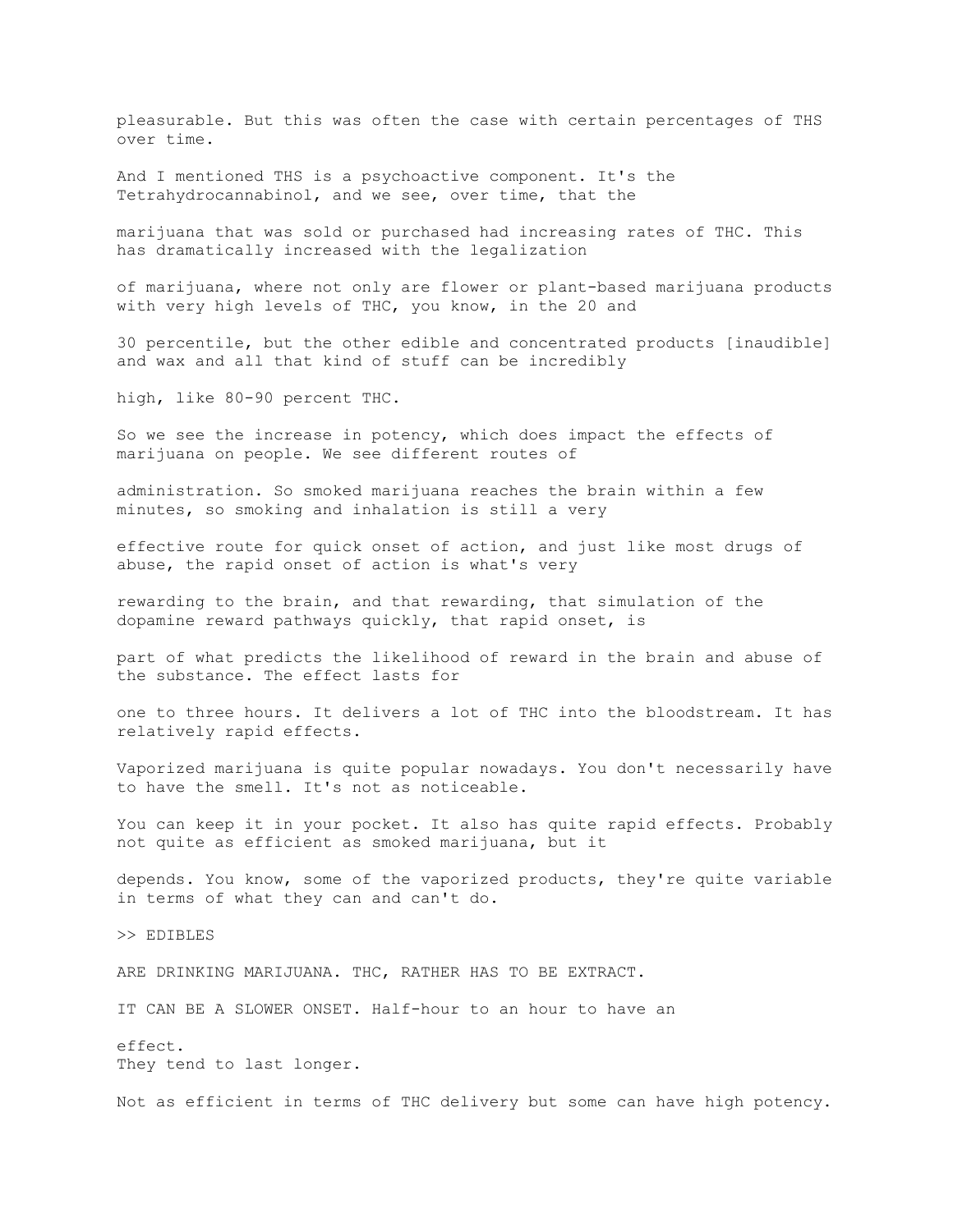This is looking at the distribution.

We see in the blood first and then it goes to the brain and then the high perfusion tissues and more of the lower perfusion tissues and then we see storage and fatty tissues which does impact things later on. For example, heavy smokers would have a lot of weight loss. They can have THC positive urine drug screen, for example, as it comes out of the fatty tissue. Toxicology testing measures the THC are casual users that can be up to 10 days in the urine and 50% positive. For daily use it could be in the urine for 30 days or more. Making sure you collect them at the root and with the new Hoever and all that stuff. I mentioned weight loss will give you a THC spike depending on the person. John Abbot on which we can prescribe gives you a positive THC test. The question about what -- want typical give you a positive test unless you have an held an enormous amount. For this questions it sometimes combined. >> Most of the physiological effects are adrenergic despite his reputation of being an anti-lytic. We see tachycardia, hypertension and orthostatic hypotension, tachypnea, dry mouth, classic red eyes. Increases in appetite. We see neurocognitive effects affecting short-term memory impairment. The whole thing that if you study for the test while high then you have to take the test while you're high to remember it is not true. It can impair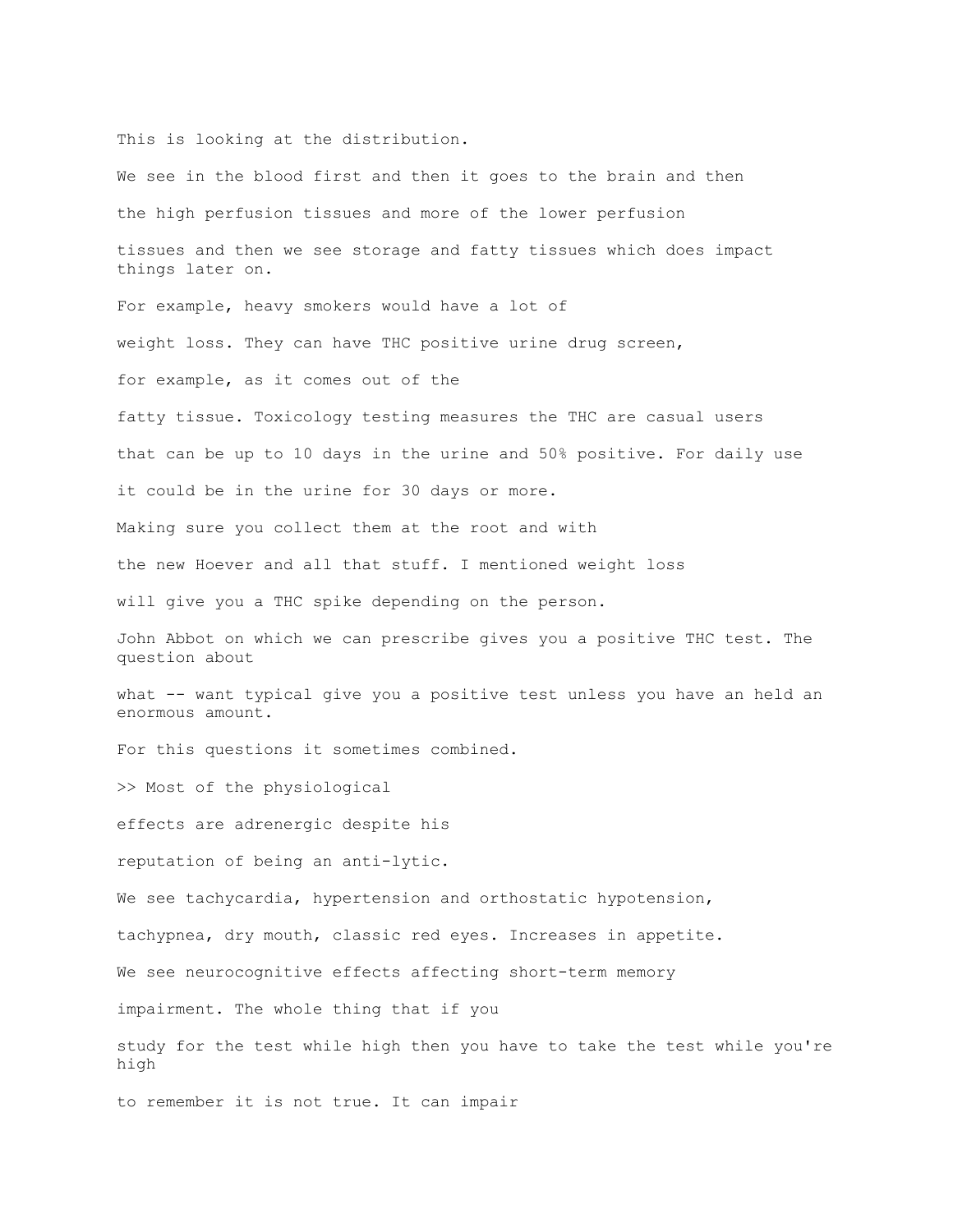judgment. And this can lead to other risky behaviors and it can affect motor coordination and interfere with driving impure driving is a hot topic. Does a lot of talking about the effects of marijuana while driving so it has direct effects in terms of decreasing peripheral vision and increasing reaction time increasing your time/distance judgment. Is the number one recorded illicit drugs in accidents and fatalities. Smoking marijuana and driving increases your accident risk by double come and you have a 3 to 7 times risk of causing an accident. What's interesting about marijuana is that it primarily impairs a lot of autonomic, automatic, sorry, automatic driving functions we do. If you pay close attention. Much of this can be compensated with behavioral strategies the challenges often when THC is combined with alcohol, which unfortunately, is not uncommon. Alcohol impairs the things you do to exert conscious control. The combination eliminates the compensatory strategies that help with marijuana and resulting in impairment that even at doses with the insignificant for either drug Olympic they have a synergistic effect because of their actions. It's a little bit controversial. There is this idea of a motivational syndrome. Which is comprised of mental slowing, planning ability, decreasing judgment,

concentration and memory,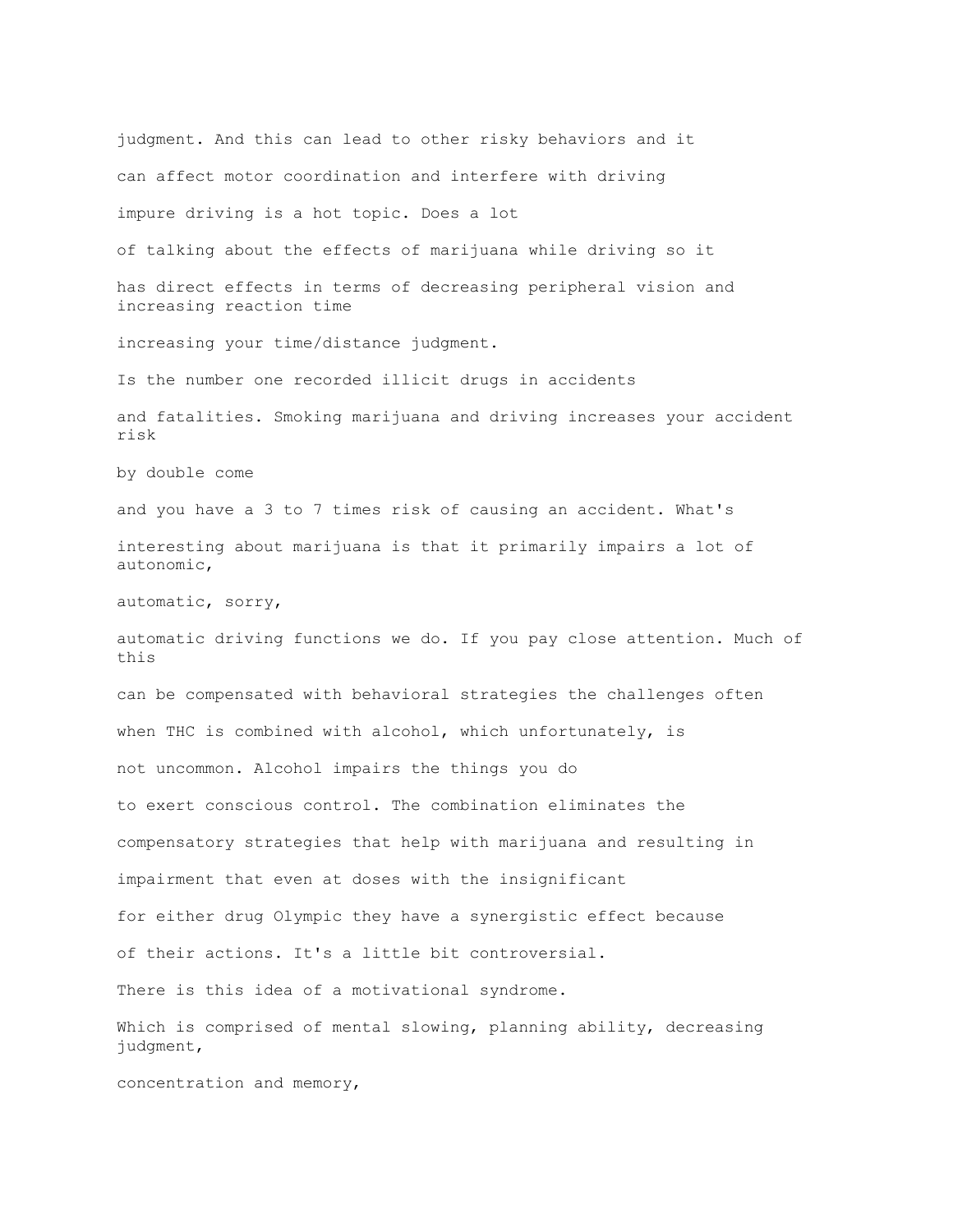apathy, decrease in pursuit of goals. This

is the idea that of adolescence smoke marijuana, they will develop this a motivational syndrome as a result of marijuana. Is a little bit of a chicken and egg it's a little controversial. Impaired cognition occurs with marijuana and this is demonstrated in a number of studies and impacts the ability to learn. Certainly it impacts attention and concentration. I can't tell you how many patients who struggle with ADHD are not willing to give up their marijuana to see if their intention and concentration improves. Decreases abstract reasoning and decision-making as well as memory. The good news about the impaired cognition is for adults, at least, most of these things are transient and can resolve within -- recovery and function -- there are some impacts on physical health. Surprisingly we don't see the cancer risk we see with smoked tobacco with smoke marijuana we see some impact on the respiratory system in terms of increased lung function and increased risk for infections. The risks are little controversial. Probably the most consistent signal is with increased stroke risk or temporary blood /brain constriction. >> During pregnancy the Endocannabinoid System is very active. Plays a role in the control of brain maturation for the fetus, particularly in emotional responses and there some studies looking at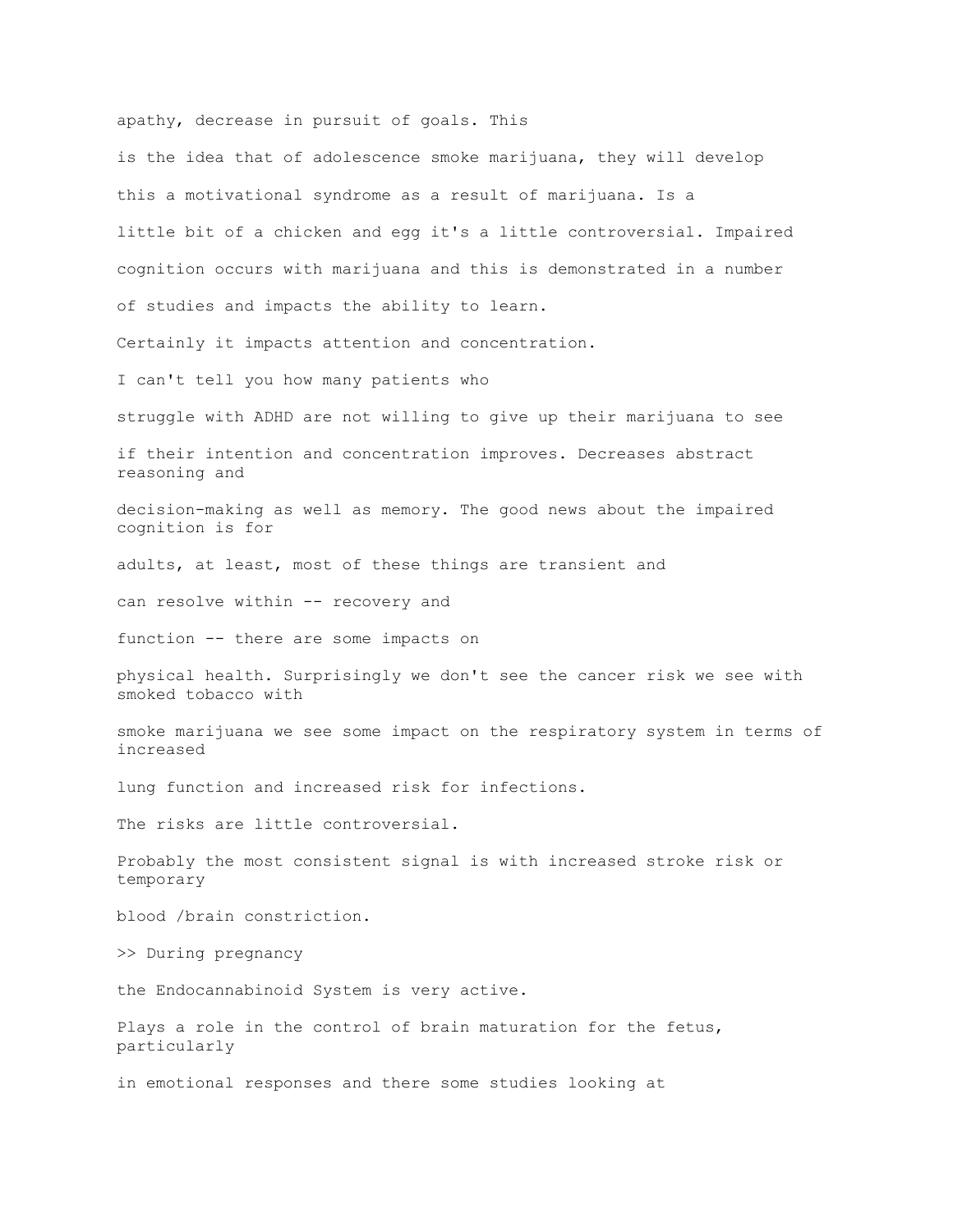being exposed to THC. The challenge is separating that exposure versus other drug exposures or environmental exposures.

Drug impacts, et cetera. There are some consistent reports of potential neurologic

developmental effects. Children who are exposed to THC in utero often develop

some problem-solving skills, memory and attention problems and have some deficits. Again, it's a little bit of a challenge to sort out how much of this is THC versus other things so, there is a little bit of controversy there.

>> Mental health effects. Again,

all of these are associations.

Correlation doesn't equal causation. What we clearly see with marijuana is that long-term use is associated with higher rates of anxiety, higher rates of depression, particularly in people who we think are more vulnerable to developing psychosis. Marijuana use

increases the risk of psychosis in people who are

vulnerable to potential leads to an earlier development of a psychotic disorder.

In patients or otherwise honorable.

This is a slide looking at in green the bars the people he used marijuana versus the general population rates.

>> We see --

the question is coming to the use marijuana as a reason to try to cope with this or does it worsen those things.

In my practice when patients have appeared

of sustained abstinence from marijuana, we often do see improvements in their psychiatric comorbidities. This is another slide looking at the latest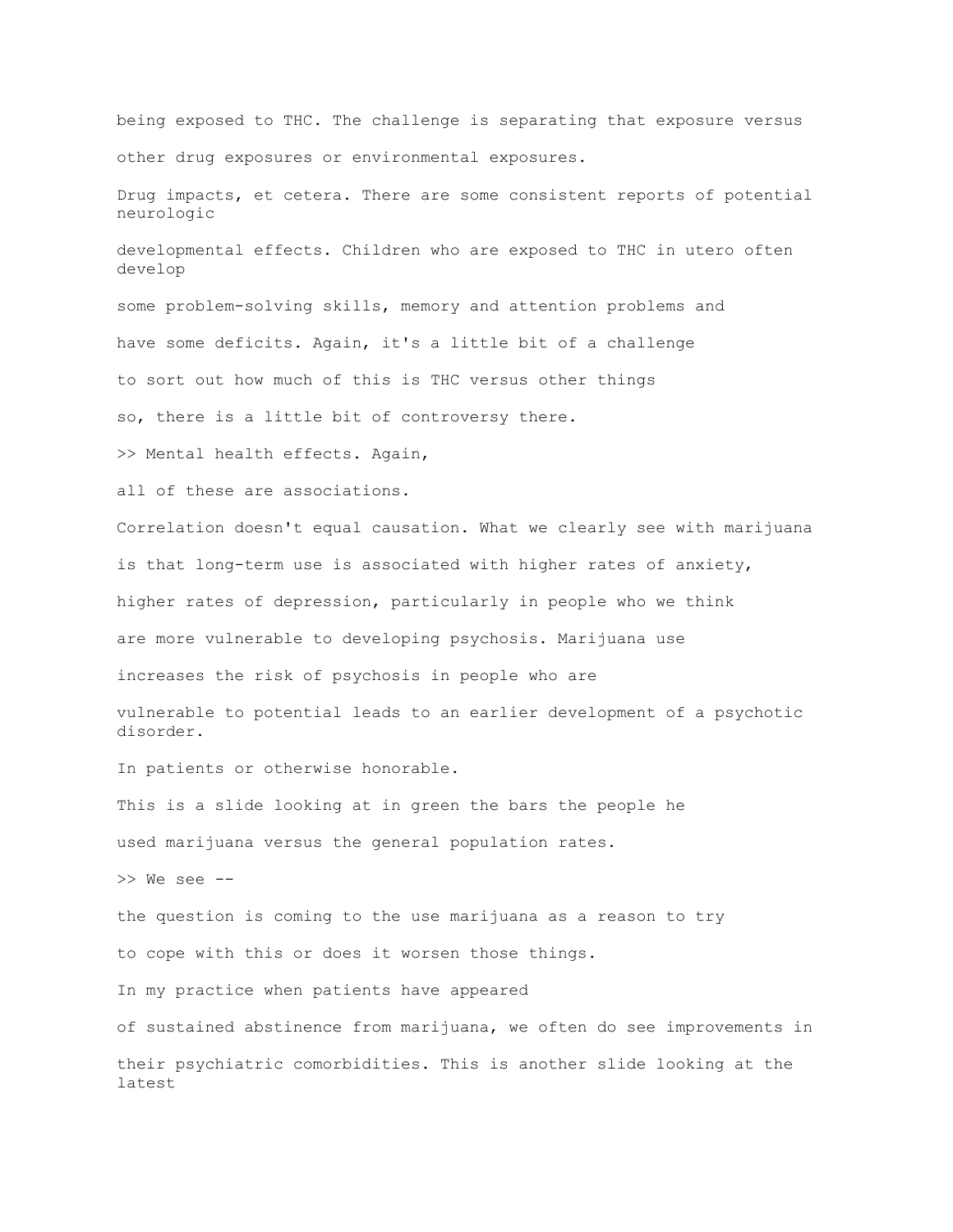no cannabis use, some cannabis use and in darker color, heavier users in greater cannabis use than once per month. Even if people do not smoke cannabis that frequently, we really do see increased rates of psychiatric comorbidity. >> Several things are controversial. Cancer is very interesting pick cannabis potentially has more carcinogens than tobacco and yet we don't see those higher rates. There was a meta-analysis from 2020 for people smoking more than one joint per day for one year or more did have increased rates of testicular cancer. The lung cancer findings were mixed and there wasn't really any clear evidence for other cancers. Bronchitis and chronic cough. There was some warning for coronary artery disease. Somewhat interesting mixed data there. how do we make the diagnosis? We use the same set of our 11 criteria we use to make any substance use disorder diagnosis just like alcohol or any substance, use does not equal use disorder. Anything we define in psychiatry using the DSM criteria, which is what we use as the base, you really have to have that functional impairment. This is by no means a complete set of problems are consequences someone could have associated with substance use, but it's a good starting list to think about we have physiologic considerations. Whether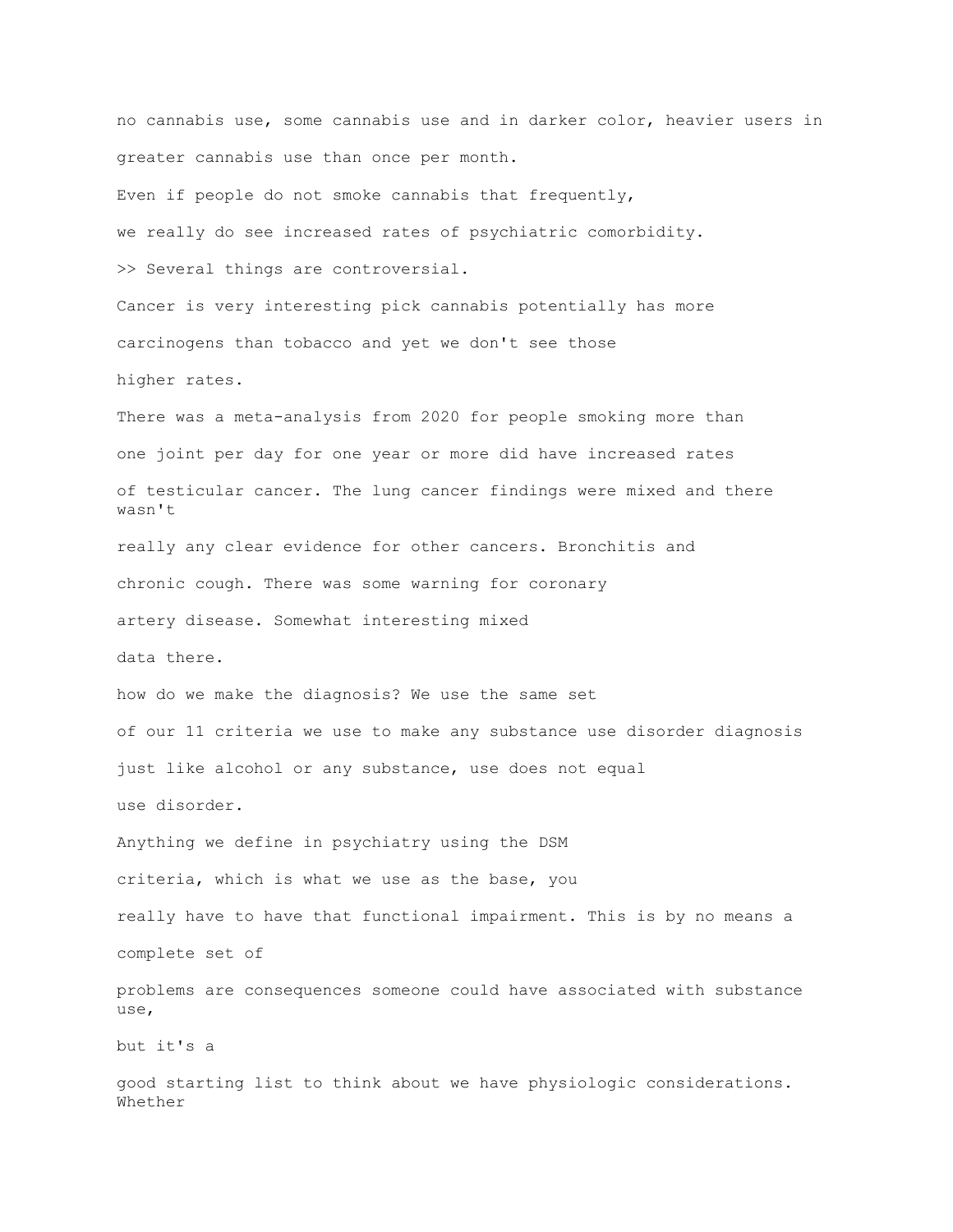someone develops tolerance or withdrawal. Whether they using more than they intend to do or for longer periods of time. If they are unable to cut back or control their use. They continued using despite having psychological or physiological problems with their use. If they have cravings to use. If the use is impairing their ability to do their major role obligations at work, school, or home. Using it in hazardous situations or risky use if they have interpersonal or social problems associated with their use to give up activities they would otherwise do in order to use instead. Or if they spend a great deal of time trying to use, obtain, or recover from the substance you need two or more of these within the same 12 month. There is no set duration. It doesn't have to be for 12 months but they have to cluster it together. 2 to 3's mount. 4 to 5 is moderate and 62 or more would be considered severe. Cannabis withdrawal also has its own set of criteria for making the diagnosis. It must cause distress for the person or some kind of functional impairment. And then you need three or more of the following irritability, anxiety, sleep problems, changes in appetite or weight loss, depressed mood and restlessness, and one or more of the following. More physical-ish symptoms. Abdominal pain, shaking, tremors, fever, chills, or headache. That's how you diagnose cannabis withdrawal. >> Next question. Which of the following is a criterion for cannabis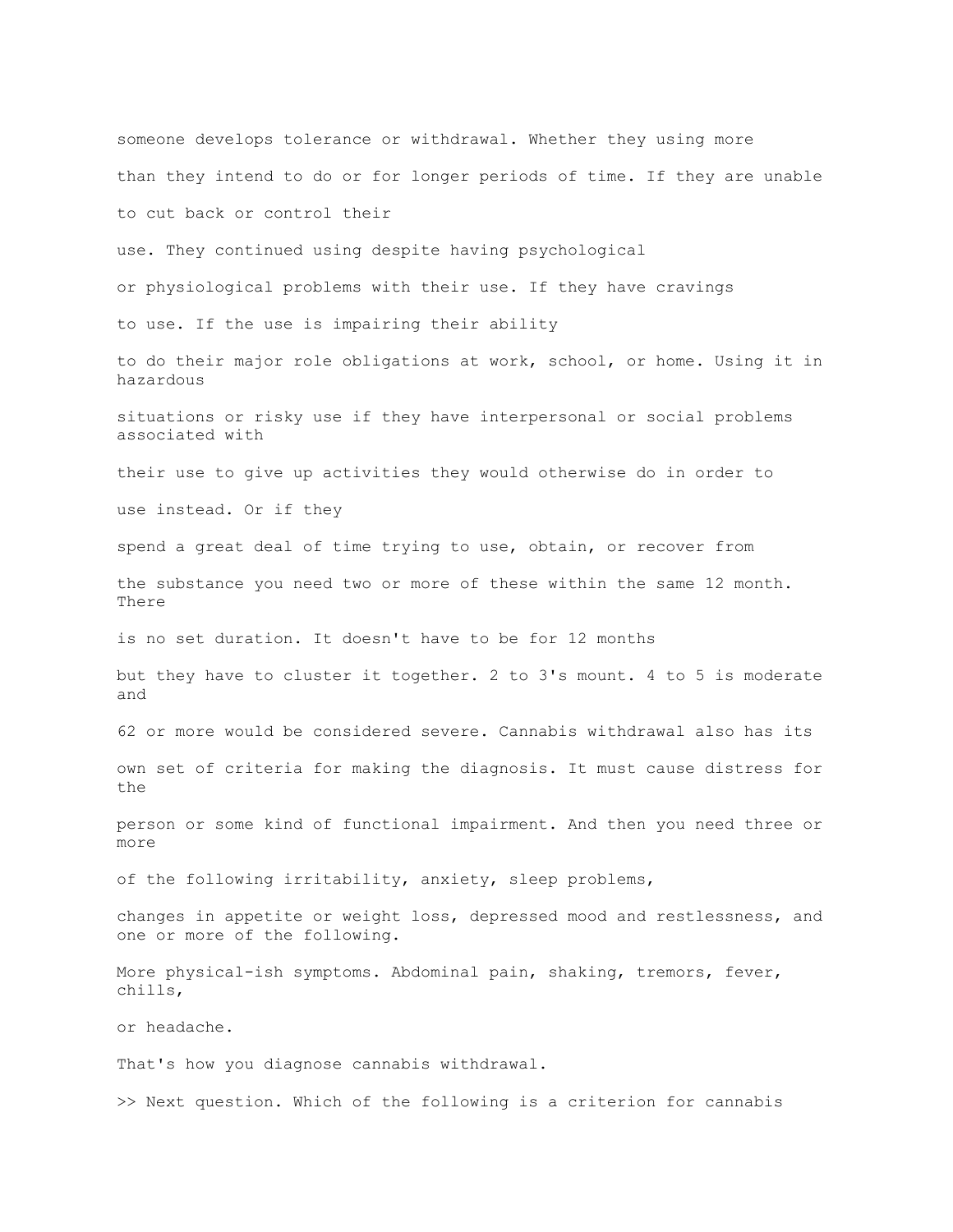use disorder according to the DSM 5? Is it smoking more than one gram of marijuana per day? And please put your answer in the block.. Feeling-the marijuana? Being arrested for a cannabis -related crime? Or problems with your role at work due to your cannabis use? Which of the following is a criterion for cannabis use disorder according to the DSM V. >> We will go through the answers. A, smoking more than one gram of marijuana per day. The amount of substance that somebody uses is not part of the criteria whether we are talking about marijuana, alcohol, et cetera. It's really the role it plays in somebody's life, not the amount sometimes the amount or frequency of use can impact the role it plays in our life, but that's not a specific criterion. Feeling high from the marijuana? How you subjectively feel from a substance is also not any of the criterion. Being arrested for a cannabis related crime. In the prior DSM, we had different categories that were not very good called abuse and dependence. In the abuse category there was a criterion for any legal issues, but given what country you are in, what loss you have, et cetera, summer being arrested. The legal stuff doesn't map on from substance to substance. Back criterion was taken out when they combined and created the category of Cannabis use disorder. That's not it the correct answer is D, problems with your role at work.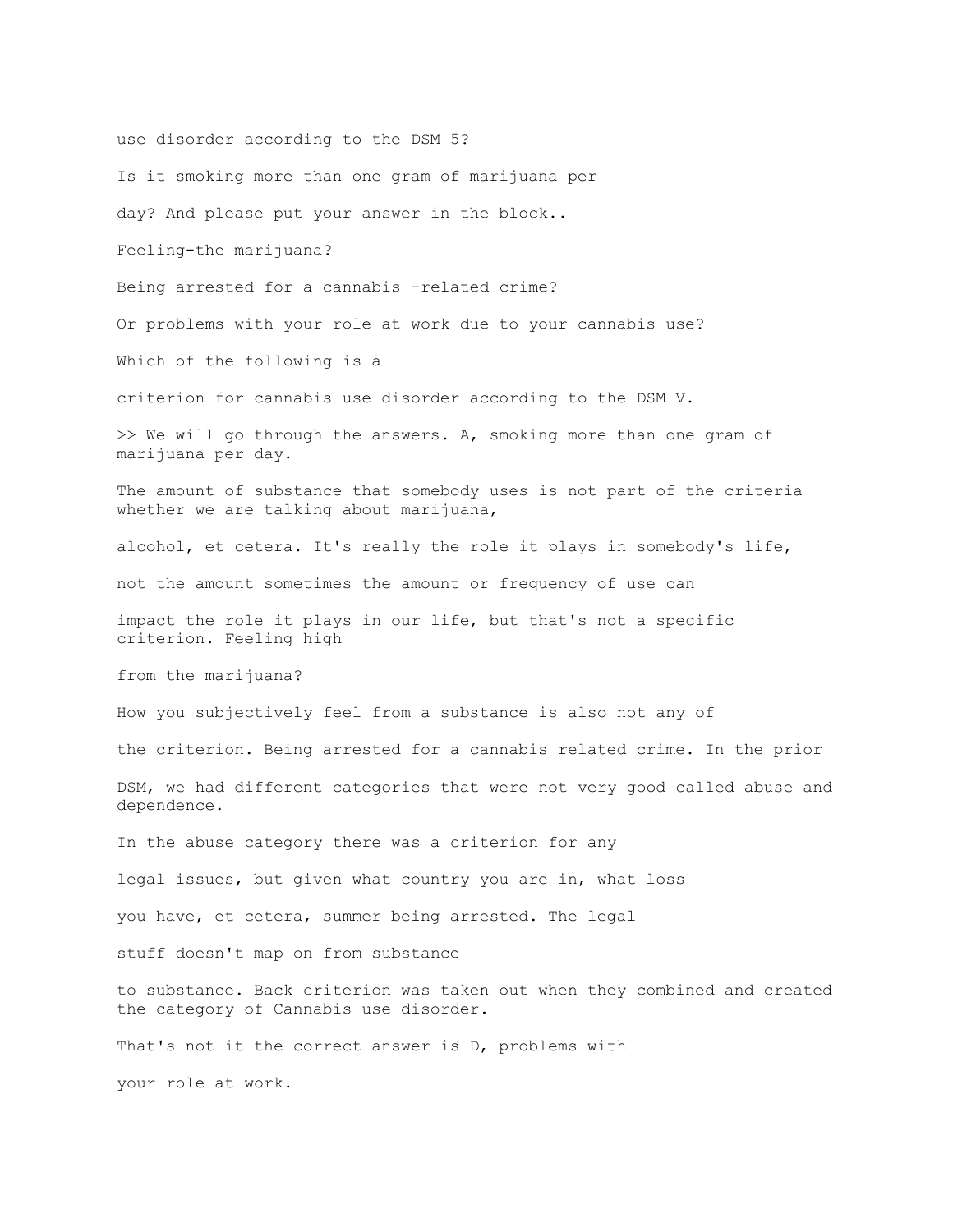This has to do with fulfilling major life obligations that is impacted related to the substance use disorder. >> The basic science. Cannabinoids, there over 400 different chemicals present in the marijuana plant. Most of the cannabinoids decrease neurotransmitter releases. We have our own endogenous cannabinoids. One is an origin from the word that means blaze and then there's exogenous Kevin Na boys that we smoke or vaporize or eat primarily from the city of a plant of cannabis and we mentioned before the tetrahydrocannabinol, THC is the main psychoactive component. Cannabidiol is the other more famous ones. It does not have any psychoactive effects come although it certainly being studied for some of the intelligence and antiinflammatory effects et cetera. Delta nine THC. You can see how it's structurally similar to the endogenous cannabinoid chemical. That is involved in brain development. The cannabinoid system is quite active early on in our lives and throughout our lives. It mimics to where it decreases some of the neural activity however, THC asked for a longer duration of. And has more potency than our endogenous and enter mine. >> The cannabinoid system has two receptor sites. CB 1 and CB two are the most known and studied. We have a lot of receptors in the cerebellum.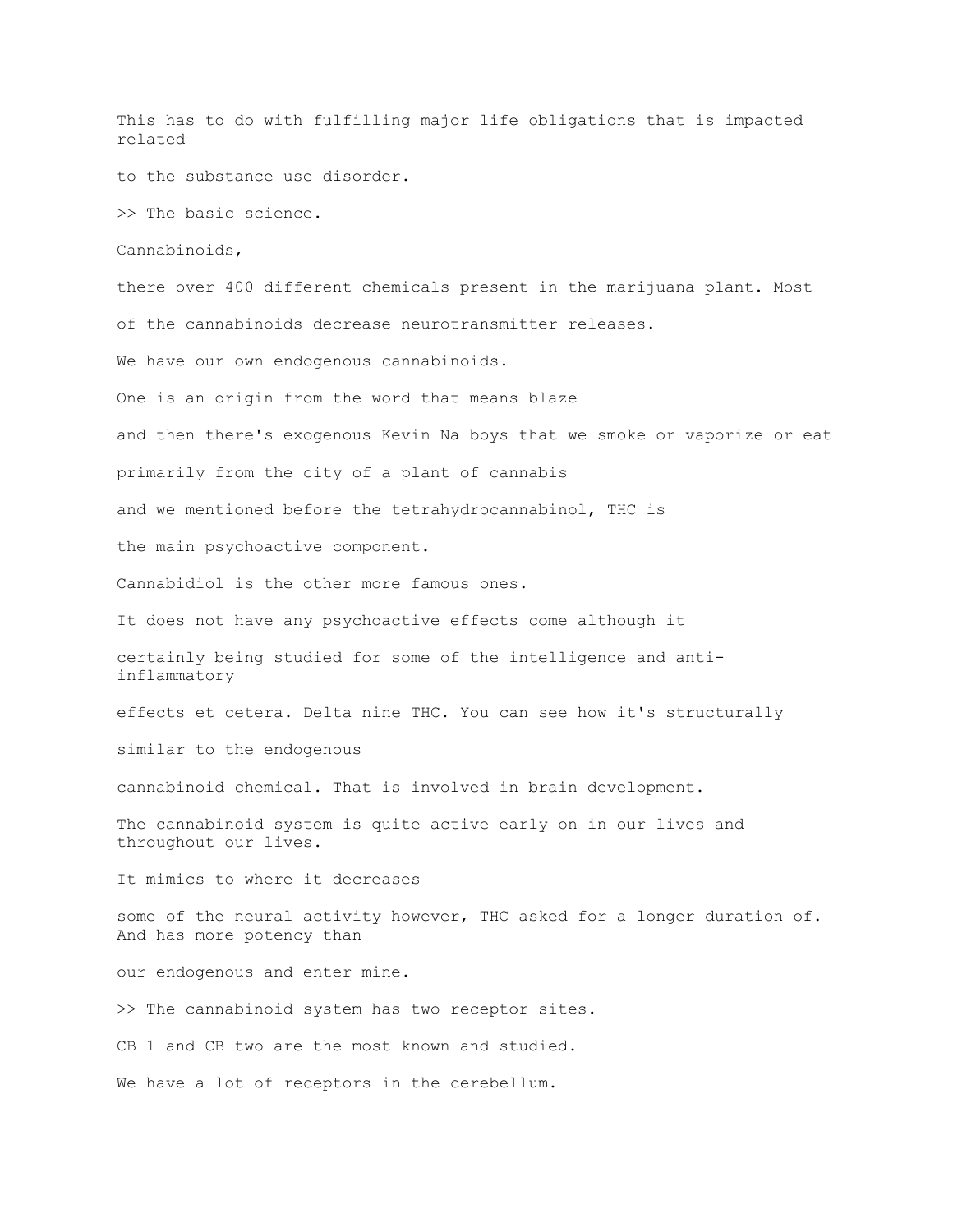There is lower

density of the CB1 receptor in the brainstem. It's not that this is related to low risk of things that occur in the brainstem like respiratory depression. The CB2 receptors found in the spleen and the buttocks outlines and mask cells. Probably related to anti-inflammatory effects. Some screening tools we have I think this flight got in here accidentally. Okay. CB1 receptor locations in the brain. As I mentioned, CB1 is in the blue dots and you can see the areas of the brain that are impacted by the effects we feel with marijuana use are where we see this density of the CB1 receptors. They map onto each other quite well. >> I mentioned most of the CB1 receptors are in the CNS affecting motor activity, thinking, motor coordination, appetite, pain perception, some immune effects. Where as CB2 receptors, the lighter blue color, less green color, armor broadly located throughout the body, including the gut, kidneys, pancreas, skeletal muscle, bone, eye, tumors, reproductive system, CNS, cardiovascular and liver. Kind of all over the place they probably are responsible for more of the anti-inflammatory effects. >> The neurotransmitters I mentioned most of these are turned down by the effects of marijuana. It affects various neurotransmitters including two booming. We do see increases in dopamine through stimulation to the nucleus incumbents responsible for much of the reward conclave, as well as the higher euphoria and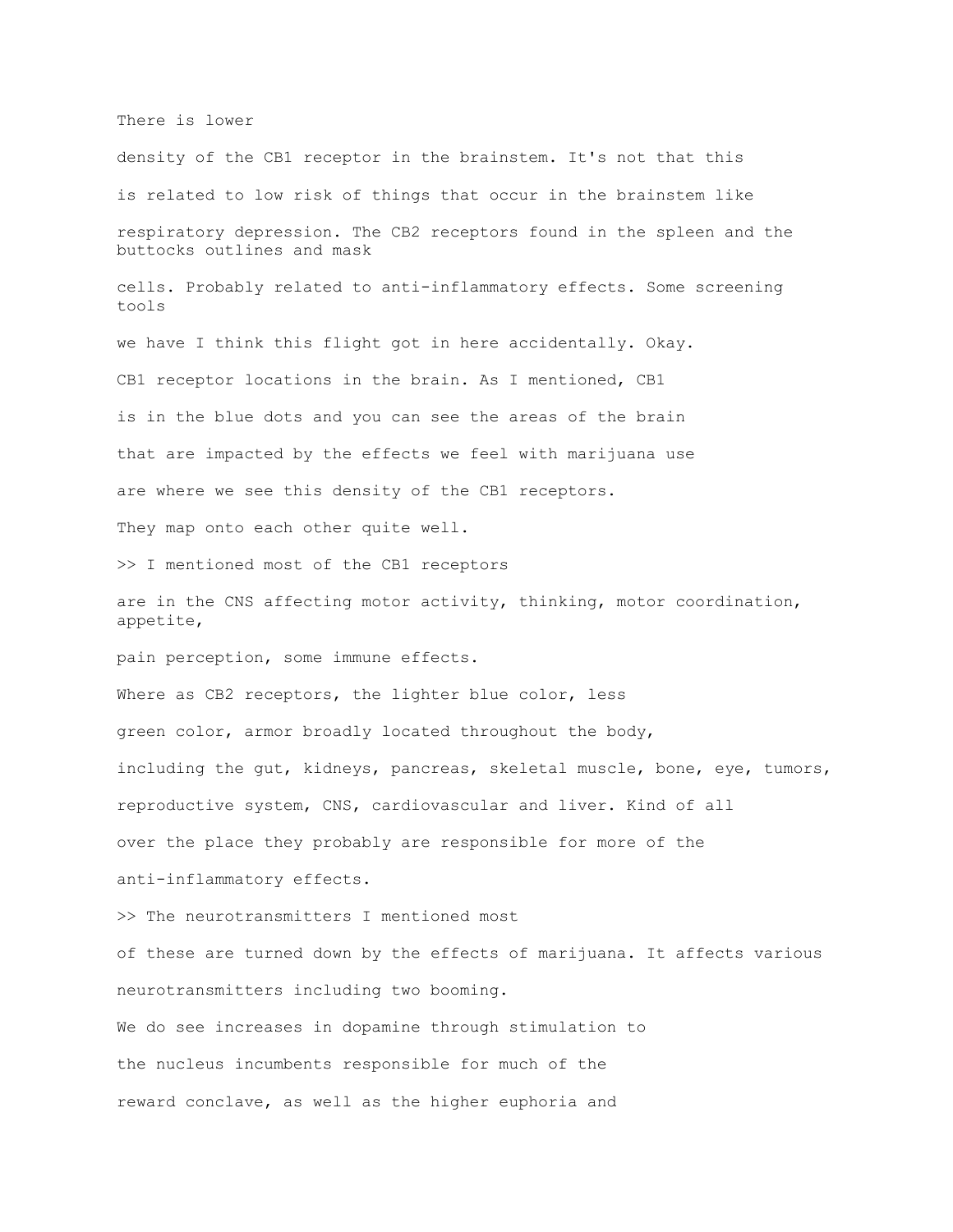pleasure associated with use. We see some effects on GABA which is related to some of the sensations of muscle relaxation and sleepiness the patients often who take it for sleep at night and other reasons find beneficial. We see this decrease in GLUTAMATE which is thought to be related to the sensation of relaxation and some of the short term analytic affects as well as the impact on memory. >> Cognitive effects. I mentioned that marijuana does impact learning and the retaining of new information. It has a lot of impact on attention and concentration, including response, speed and variability. And it impacts executive functioning of the frontal lobe including working memory and verbal fluency. This is a study looking at patients whether or not they are having any attention problems or memory problems on testing. Based on how many times they have been diagnosed with a marijuana use disorder and you can see those that have the most diagnoses have the greater impact on attention and memory. >> This was a somewhat controversial study looking at whether or not there's actually an IQ drop or if the memory effects are able to be, if they go away over time. Studies in adults do tend to show they do tend to go away over time pick this is an interesting study that is worth knowing exists, showing that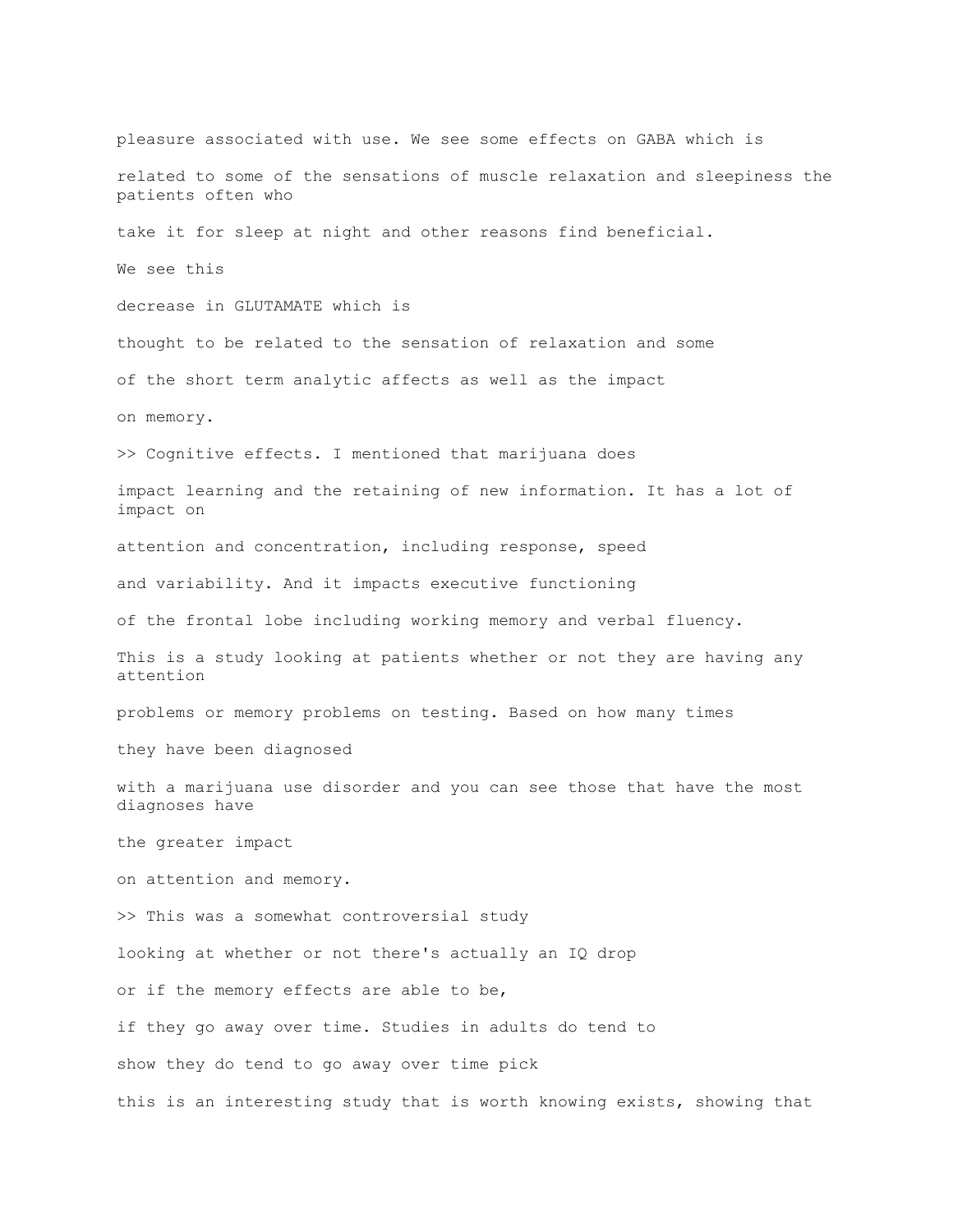people who use marijuana regularly at least three or five of the assessor points did have upwards of a five point drop in IQ again. It's controversial and probably not worth going into the controversy now but it's worth knowing about this study. >> Within 30 days or so, biological marker start to normalize. The CB receptor, cannabinoid receptor in the brain starts normalize. We see shifts in cortical blood volumes that are associated with the cognitive areas. >> Then it becomes more controversial about learning among early and late adolescent marijuana users where we do see that in people who begin marijuana use earlier, we see, for example in this study looking at word recall, some deficits in word recall versus people who started using marijuana later in life. Brain differences in people who use marijuana early pick it affects the size, shape and function of the various regions that are important for reward, motivation and cognition. And it affects the efficiency of the interregional connectivity and adolescents who have earlier exposure to marijuana. As I mentioned multiple times, we see this increase in CB1 from infancy through age 30. Most in the latest changes are in areas of reward and motivation and cognition. Do we say that some of the recovery at 30 days and adolescents? It's contradictory and controversial. Some studies show no lasting effects, other show some persistent deficits and in more than one domain pick most study show at least partial recovery by 30 days, but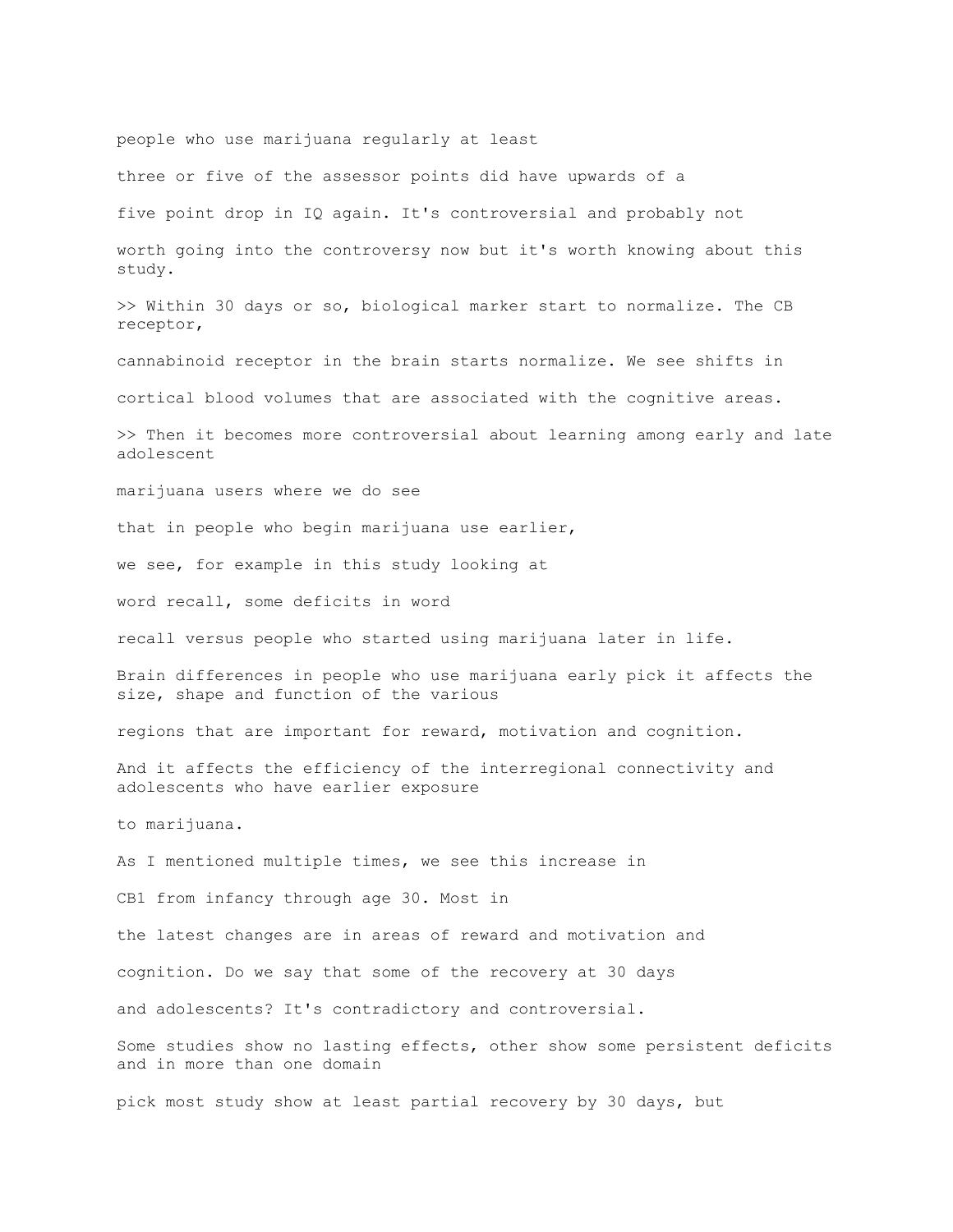it's probably longer than in adults. >> If somebody has a marijuana use disorder are cannabis use disorder of the treatment is challenging. We don't have a lot of data supporting approaches. About 50% of treat meant seeking people with a Cannabis use disorder are able to achieve abstinence but upwards of 70% will have some sort of relapse. This is partly related to the fact that we don't have any FDA approved medications. We do have a number of psychosocial treatments that can be helpful including motivational enhancement therapy, cognitive behavioral therapy. Motivational enhancement being more of a mineralized -- cognitive behavior therapy. Contingency management which is our number one evidence-based psychosocial strategy from a substance use disorder.'s family-based programs. A number of different programs are available. Cognitive behavioral therapy, the idea is the thoughts we have influence our feelings and our choices and behaviors and it's hard to change our feelings but we have some ability to control and change our thoughts if we identify those and correct them, we able to impact how we feel and ultimately the choices and what we do. And CBT we explore the positive and negative consequences of using cannabinoids and identify craving quickly so we can address it early on with certain strategies, et cetera. >> Relax prevention therapy is an outgrowth of cognitive behavioral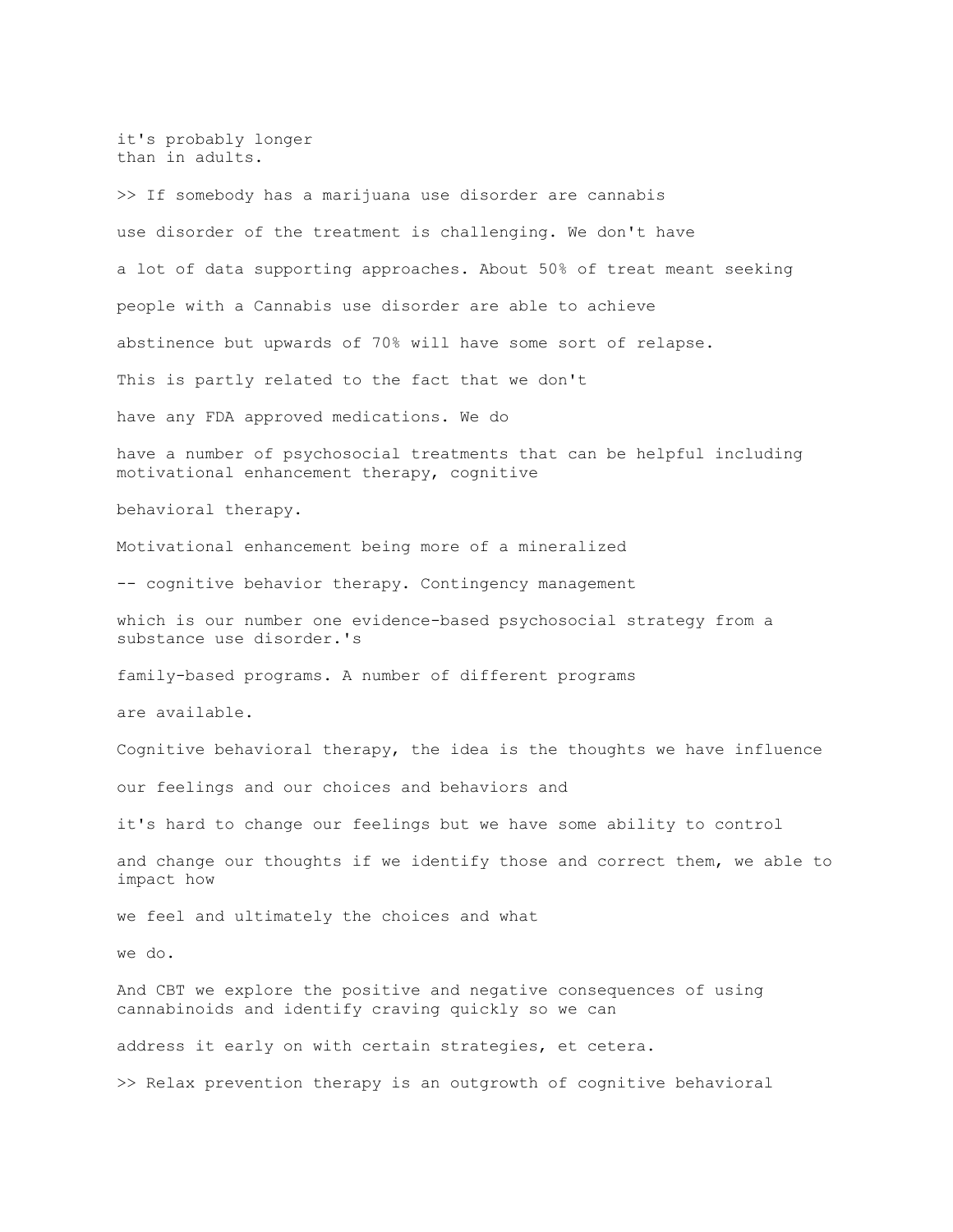therapy and this helps us to identify, avoid, and cope. A lot of the things we hear about for coping skills are based on cognitive behavioral therapy and relapse prevention pick the idea is to nip things in the early to either prevent the relapse or if early laps happens, to give people the skills to stop it quickly. >> This is a partial list of all the negative pharmacological studies are cannabis. We do have a couple medications that had had some positive trials. And acetylcysteine and antioxidants available over-the-counter. It's an amino acid derivative. Leslie known to sit positions for being a thing you get patients when they overdose on Tylenol but it's also available as an over-the-counter supplement. It restores normal activity in stock that is part of how it might benefit patients with cannabis use disorder. Some of the pros of this is that it did decrease use in nontreatment seeking adolescents which I think is critical because most of the adolescents I see come I don't see many but, they do not want to be there. They are there because of their parents. There was even decreasing cannabis use for nontreatment seeking adolescents however the studies in adults were somewhat disappointing. It did not really decrease craving which was interesting but we do see some benefit. Even upwards of college age fixed sometimes we do try this. This is a review. The two studies that were positive, there are some positive studies with Gabapentin, as well, which showed decreases in self-reported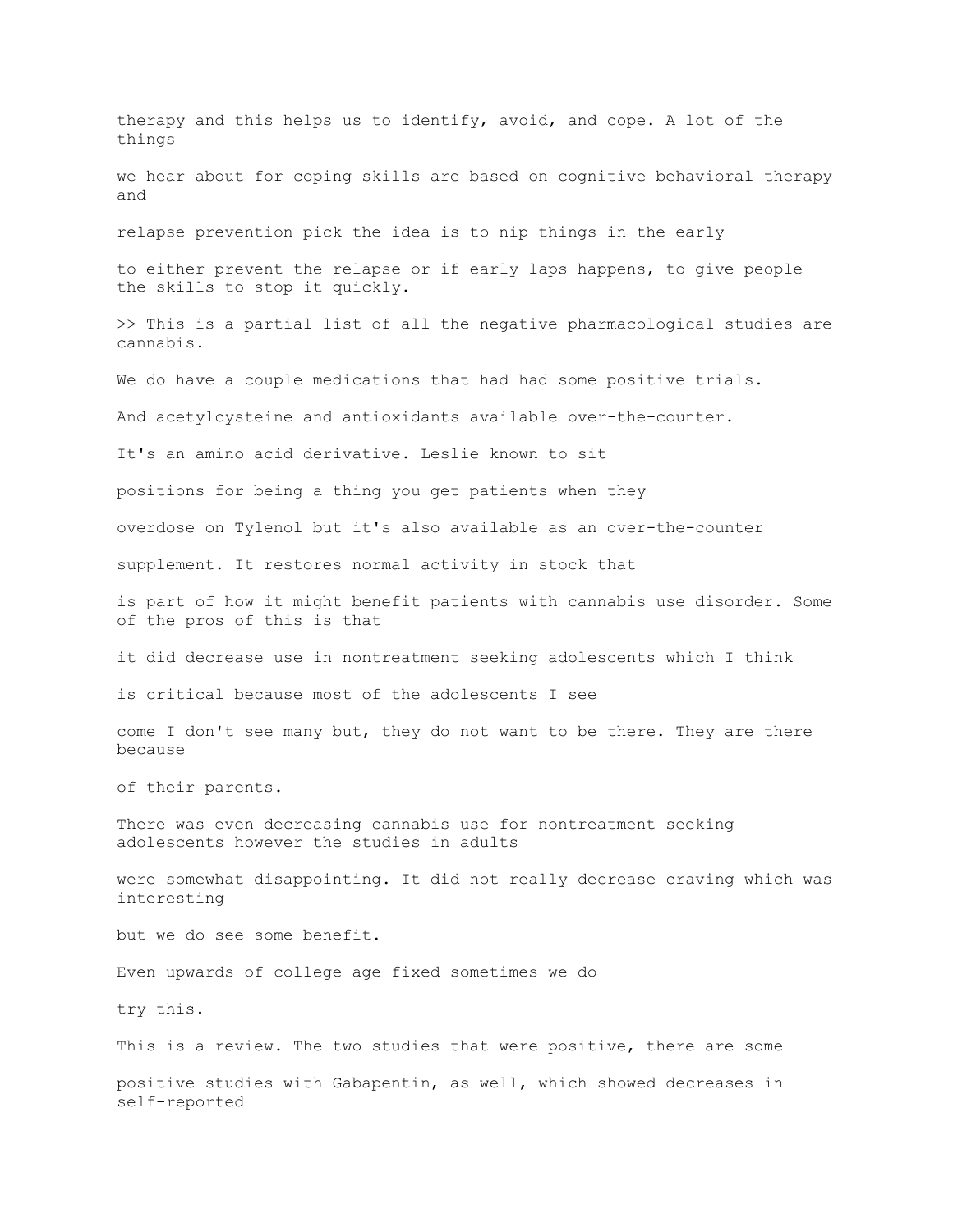cannabis use and had some improvement in withdrawal symptoms. I do prescribed gabapentin for people trying to stop using cannabis and are struggling with the dysphoria, sleep disturbance, appetite changes, et cetera. The and acetyl steam I mentioned helps to correct Glutamate dysregulation. It had some other studies in cocaine addiction. Gambling, OCD, et cetera we usually prescribed as 1200 milligrams PID. Image in the study by Kevin Gray showing the nontreatment seeking adolescents and it showed decreased drug-seeking behavior and increase the hater of abstinence from negative urines. It does have some risk of nausea, vomiting, drowsiness, vivid dreams. We do not see the anaphylaxis with the PO formulations looking mud with the IV formulations. >> Gabapentin. It's hypothesized the action related to marijuana is by blocking the alpha Tuti calcium channel which modulates GABA in the amygdala. Its FDA approval. There was a study not too long ago showing that Gabapentin is 1% or less -- I forget the exact number - almost never used for its FDA indication. Having said that there are pros and cons to Gabapentin. Controversial for certain patients who use it for other things. In some patients, they do find benefit for other substance use disorders. Typically at doses of 1200 million Day -- 1200 milligrams a day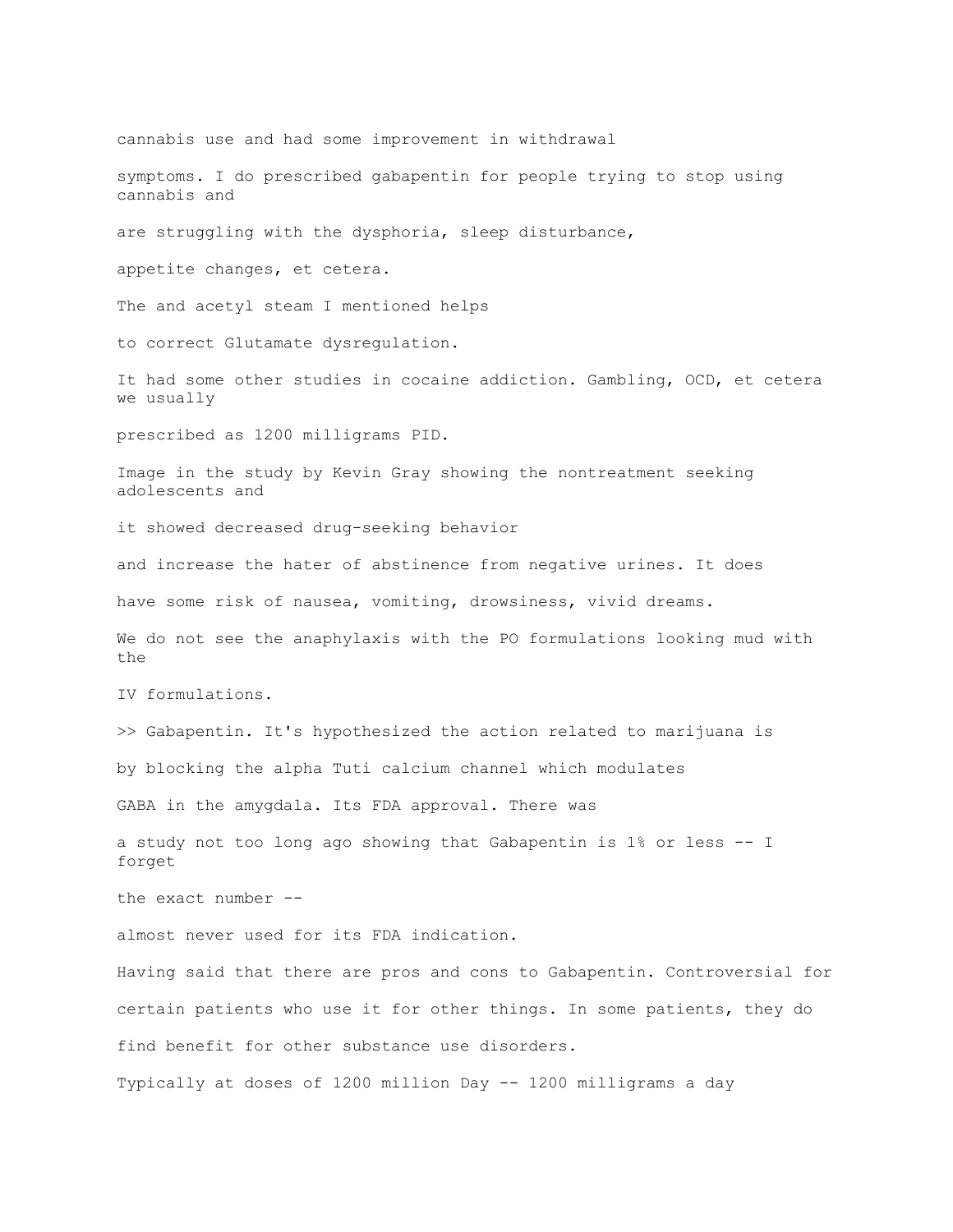or higher. This was a study from 2012 with adults. Not just adolescents. It did show some increase and negative urine drug screens, decreased subreport of cannabis use and reduction in the mood disturbance, craving, and sleep disturbances associated with cannabis withdrawal. It's welltolerated. Most patients tolerate it fine. There have been some studies looking at the CB1 receptor agonist. These are acting on CB1 receptor, the same receptor that THC asked on. There is some Cannabidiol substances. John Abbot all is been around for a long time. This is given for cancer, anorexia, things like that. There are a number of various formulations that can be prescribed. They have mixed availability in the U.S. Some of these are in some of these are not there are some studies looking at whether or not these could help improve cannabis use disorder. There was a study of the picks malls which is one of the ones here that is a combination of THC and Cannabidiol. And there was a study from 2019 was looking at treatment seeking adults for 12 weeks and combined Nabiximols with CBT, cognitive behavioral therapy. It was shown that this combination can reduce cannabis dependence used cannabis 33% fewer days. 54, have the sample was able to cut their use by 50% or more.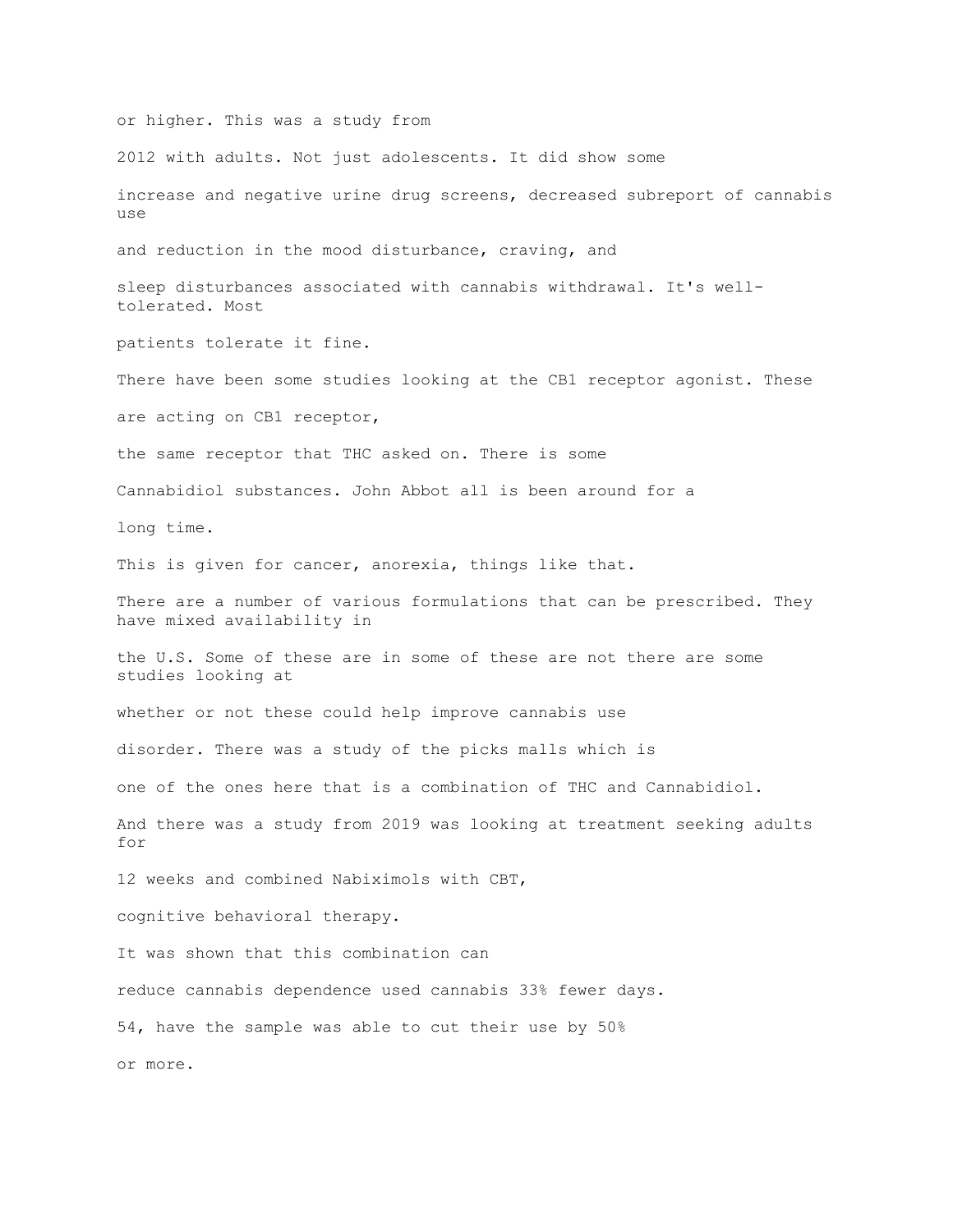There wasn't a difference in the number of days of abstinence. There was a high dropout rate the idea is this 121 THC ratio did have some benefits and it's probably safer than illicitly obtained THC, for sure, and potentially what people by even at dispensaries that is still not particularly well regulated and isn't always what it says on the label. >> The next question pick which of the following medications has a trial supporting efficacy in cannabis use disorder? Is it A? B? C? Or D? >> Please put your answer in the box. Which of the following medications has the trial supporting efficacy in cannabis use disorder? The answer is A, N-acetylcysteine? B, Baclofen? C, Quetiapine? Or D. The answer is A, N-acetylcysteine. Certainly, there been a number of trials at the therapeutic potential for marijuana. And being helpful. The deputy some trial showing support for nausea, typically for cancer related nausea. It's been shown to be helpful for glaucoma and increased ocular pressure as well as some inflammation including rheumatoid arthritis, Crohn's disease, ulcerative colitis and for certain forms of epilepsy. There are number of trials looking at that.